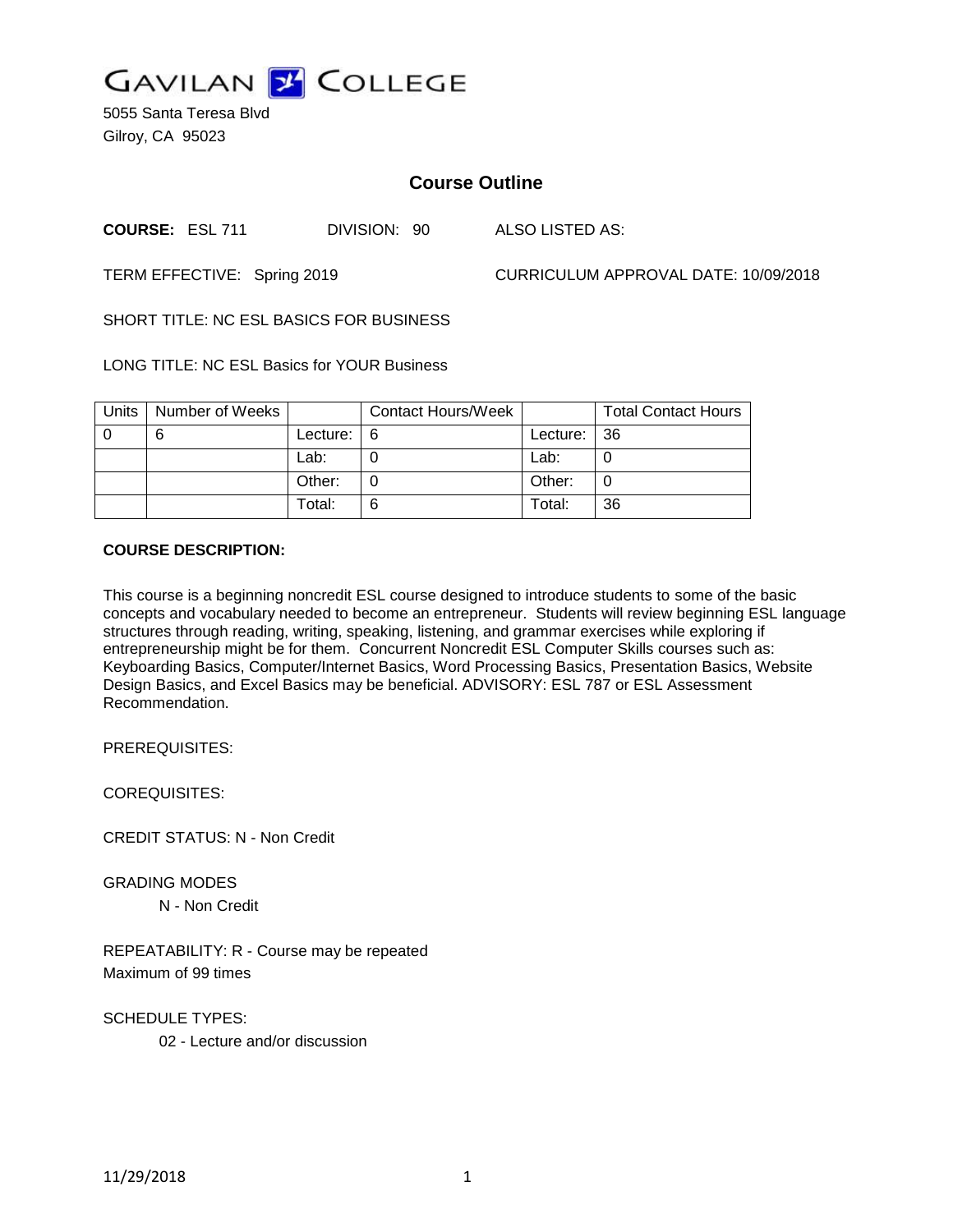## **STUDENT LEARNING OUTCOMES:**

1. Identify and use key aural information (main ideas, details, and inferences) to understand aural passages.

Measure of assessment: Pair, small and/or large group discussion, classroom exercises.

Year assessed, or planned year of assessment: 2018

Semester: Spring

Institution Outcome Map: 1. Communication, 2. Cognition, 3. Information Competency, 4. Social Interaction

2. Recognize and employ new topical vocabulary.

Measure of assessment: Aural/oral participation, interviews, role-play, extemporaneous speech, tests and quizzes.

Year assessed, or planned year of assessment: 2018

Semester: Spring

Institution Outcome Map: 1. Communication, 2. Cognition, 3. Information Competency, 4. Social Interaction, 6. Personal Development and Responsibility

3. Recognize stressed words and reductions in aural passages and use in speech.

Measure of assessment: Follow-up comprehension check, discussion of aural passages, oral performance in class, tests and quizzes.

Year assessed, or planned year of assessment: 2018

Semester: Spring

4. Demonstrate fluency of spoken English in oral or group oral presentations on assigned or self-selected topics.

Measure of assessment: Oral presentations.

Year assessed, or planned year of assessment: 2018 Semester: Spring

5. Demonstrate the ability to do research for use in presentations.

Measure of assessment: Oral presentations.

Year assessed, or planned year of assessment: 2018

Semester: Spring

6. Demonstrate the ability to take notes while listening to aural passages.

Measure of assessment: Performance of note-taking, pair or small group discussion, tests and quizzes. Year assessed, or planned year of assessment: 2018 Semester: Spring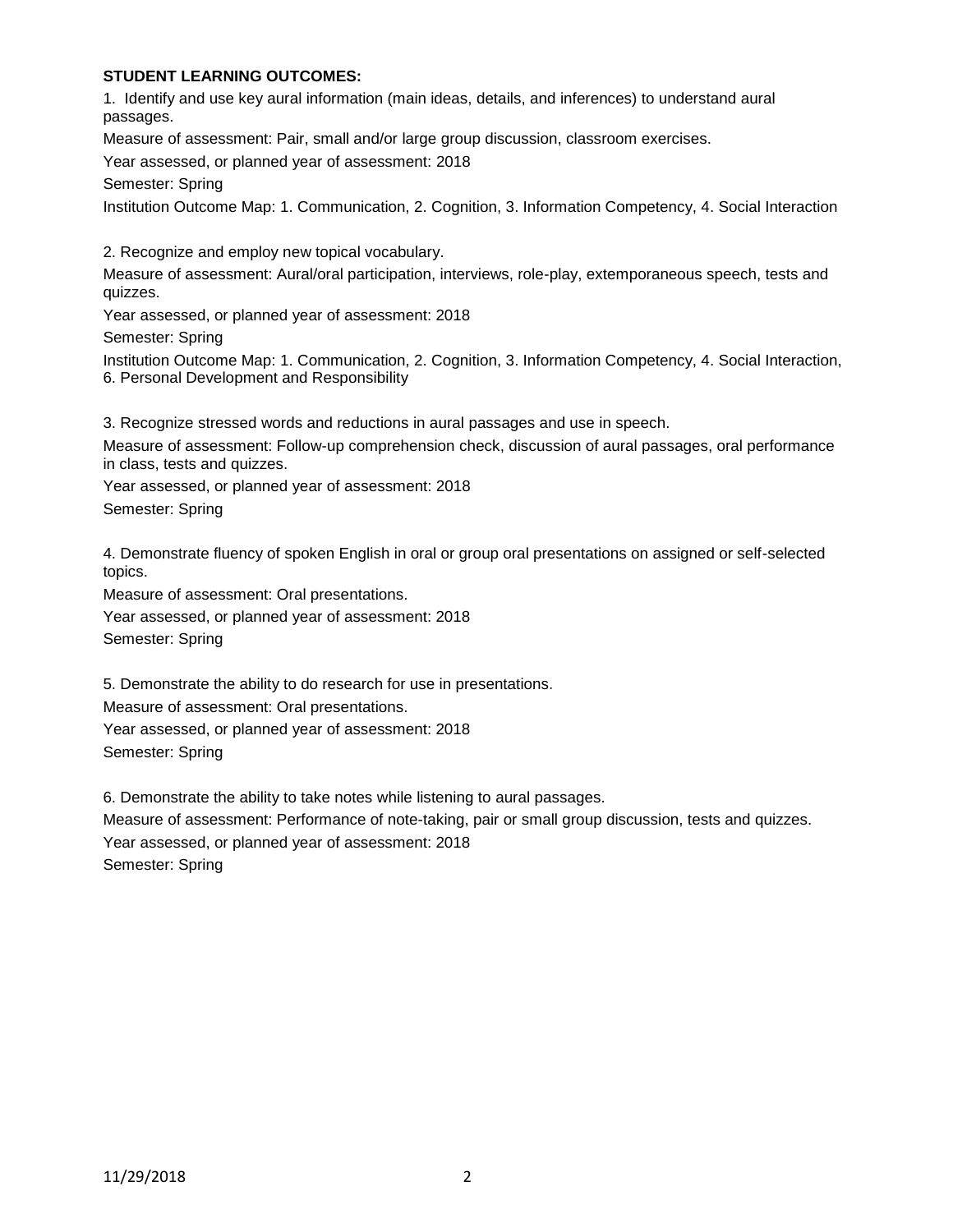### **CONTENT, STUDENT PERFORMANCE OBJECTIVES, OUT-OF-CLASS ASSIGNMENTS**

#### Curriculum Approval Date: 10/09/2018

#### 12 Hours

Content: Students introduce each other and identify their goal(s) in taking this course. They discuss and define what it means to be an entrepreneur. They identify the traits and characteristics of a successful entrepreneur. They do self-analyses in order to discover their own personality traits, talents, and skills and then use this self knowledge to explore whether or not entrepreneurship might be for them. Students investigate the potential risks and rewards of entrepreneurship.

While exploring these topics, students may read and respond to beginning level passages related to entrepreneurship, work with new vocabulary, listen to or watch short audio/video clips, do simple online activities and quizzes, participate in pair work and small group discussions, fill out charts, and write sentences or short paragraphs. Beginning ESL language structures (i.e. basic verb tenses, descriptive adjectives, nouns, pronouns, modals, etc.) will primarily be addressed within the context of the entrepreneurial reading and audiovisual passages, but additional practice activities may be provided as necessary.

Student Performance objectives:

1. Identify the traits and characteristics of a successful entrepreneur and reflect upon and describe one´s own personality traits and interests in entrepreneurialship.

2. Identify the potential risks and rewards of entrepreneurialship.

Out-of-Class Assignments: Read short passages, do online exercises, and write sentences and paragraphs related to entrepreneurship.

### 6 Hours

Content: Students articulate their personal goals and categorize them in terms of educational, financial, family and health goals. Students discuss what actions and materials they will need to realize their goals. Students define financial goals and how they relate to entrepreneurship. They create a personal budget. Students analyze the pros and cons of purchasing on credit. While exploring these topics students will be introduced to new vocabulary that is related to finance. They will participate in small group discussion and pair work. They will fill in charts and watch short video clips. They will respond to information questions and yes/no questions both orally and in written form.

Student Performance Objectives: Define financial goals and describe components of a family budget.

Out-of-Class Assignments: Read short passages, do online exercises, and write sentences and paragraphs related to entrepreneurship.

#### 12 Hours

Content: Students utilize new vocabulary to discuss basic marketing concepts. They explore different types of businesses (product vs. service and indooor vs. outdoor) and select one that they are interested in. They evaluate it according to local demographics. They determine potential risks and obstacles a local business may experience throughout the year. They identify components of SWOT (Strengths, Weaknesses, Opportunities, and Threats) as they pertain to their business. They describe both personal benefits and consumer benefits. They create a basic marketing plan which includes: a description of the product or service, the capital needed, the identification of potential business competitors, the determination of a realistic price, and the selection of a brand name and advertising slogan. Students do a self-assessment of their marketing knowledge by completing a KWL Grapic Organizer (What I KNOW, What I WANT TO LEARN, What I have LEARNED).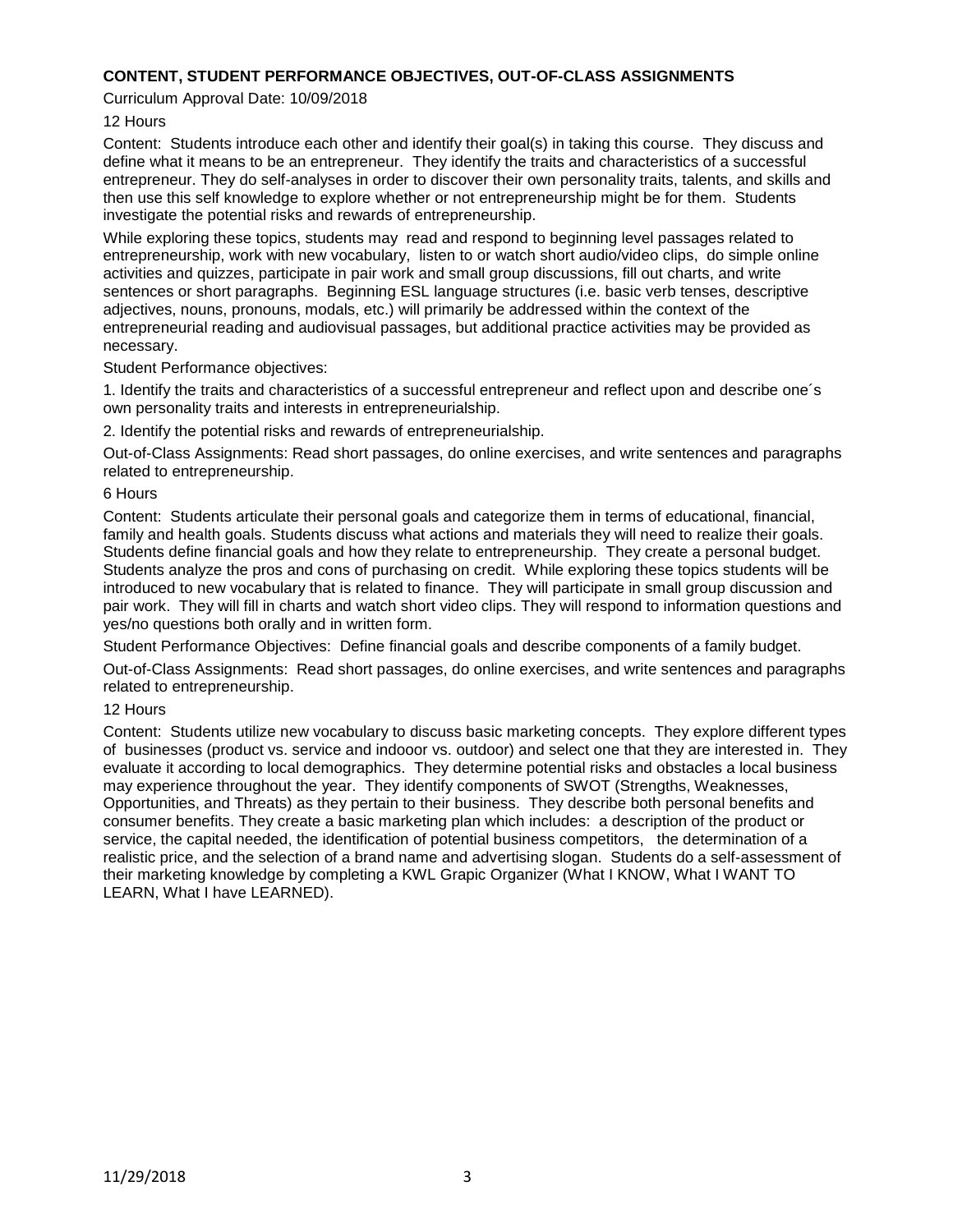Student Performance Objectives:

1. Describe the demographics of the targeted customer base for a potential business venture.

2. Choose a product or service and develop a basic marketing plan (with a focus on demographics, capital and advertising) to promote it.

Out-of-Class Assignments: Read short passages, do online exercises, complete graphic organizers, and write sentences and paragraphs related to entrepreneurship.

#### 6 Hours

Content: Students create a business presentation. Students use Microsoft Word, Power Point, or hard copy materials to present their business plan. Students describe their business idea including the risks and rewards, financial realities, and prospective customers. They identify their skills and personality traits that will help them be successful. Students articulate the next steps, including short and long term goals, needed to become an entrepreneur.

While developing the final project students will review the topics that have been introduced in this course. They will utilize the new vocabulary. Students will respond to information questions regarding a business plan. They will create slides or hardcopy visual aides to express their ideas. They will present their business ideas in front of the class. Students will formulate responses, both oral and written, to each other's presentations.

Student Performance Objectives: Demonstrate and apply knowledge of the basic elements and skills needed for entrepreneurship.

Out-of-Class Assignment: Prepare oral presentation.

## **METHODS OF INSTRUCTION:**

Lecture, pair and small group oral and written activities, reading and discussion, online activities, individual written exercises and practice.

## **METHODS OF EVALUATION:**

Writing assignments Percent of total grade: 20.00 % Written homework. Objective examinations Percent of total grade: 60.00 % Tests and quizzes. Skill demonstrations Percent of total grade: 20.00 % Final class project/presentation.

REPRESENTATIVE TEXTBOOKS: n/a

## **ARTICULATION and CERTIFICATE INFORMATION**

Associate Degree: CSU GE: IGETC: CSU TRANSFER: Not Transferable UC TRANSFER: Not Transferable